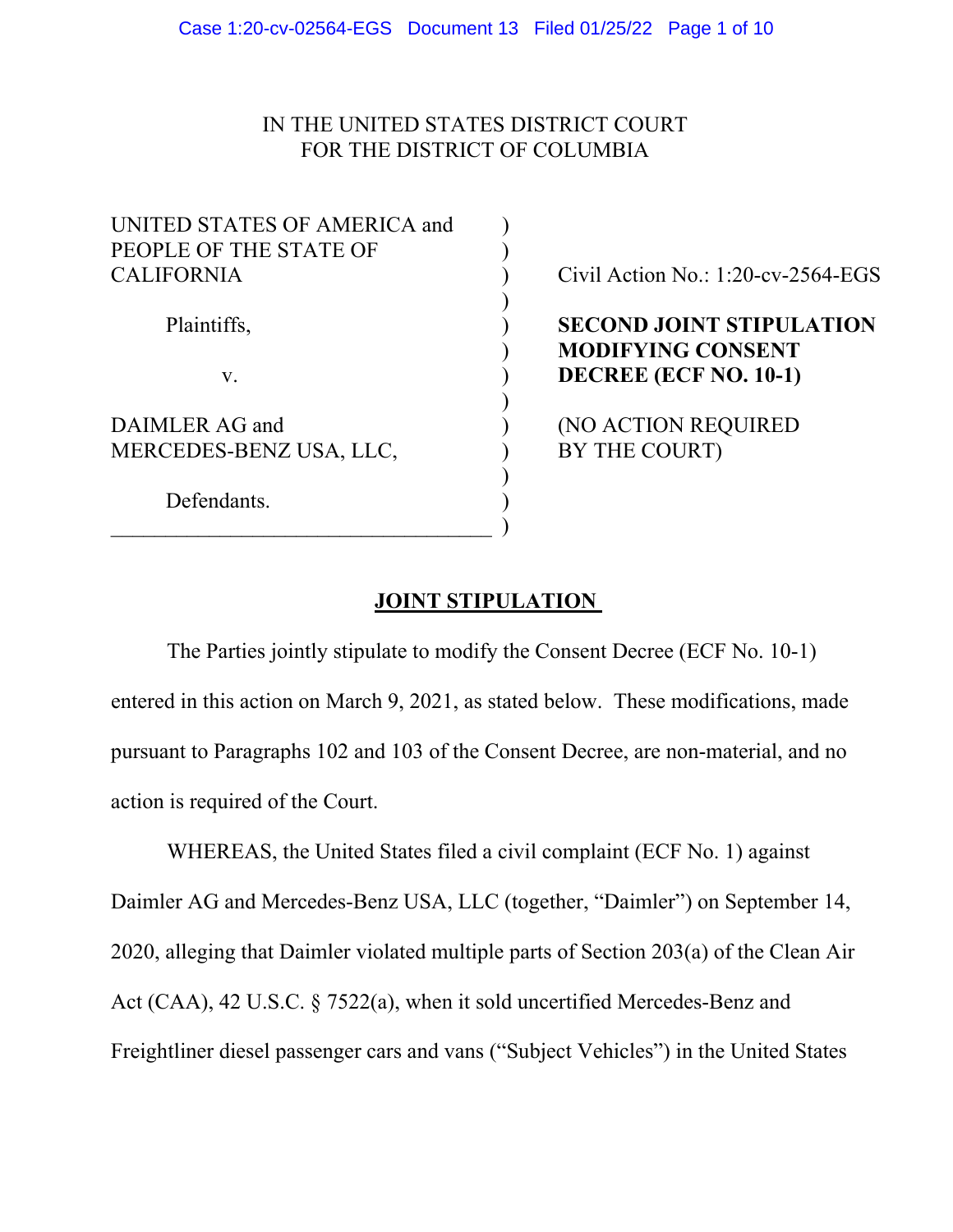#### Case 1:20-cv-02564-EGS Document 13 Filed 01/25/22 Page 2 of 10

that contain undisclosed auxiliary emission control devices (AECDs) and emission control "defeat devices;"

WHEREAS, the People of the State of California, by and through the California Air Resources Board (CARB) and Xavier Becerra, Attorney General of the State of California, represented by the Office of the California Attorney General, filed a civil complaint under civil action number 1:20-cv-2565-EGS against Daimler on September 14, 2020, alleging that Daimler violated multiple parts of Section 203(a) of the CAA, 42 U.S.C. § 7522(a), and several provisions of California law when it sold Subject Vehicles in California that contain undisclosed AECDs and emission control defeat devices, and the Court consolidated California's action with this action on September 14, 2020;

WHEREAS, the Court signed and entered a Consent Decree among the United States, CARB, and Daimler (ECF No. 10-1) (the "Joint Consent Decree") on March 9, 2021, resolving the claims alleged in the United States' and CARB's complaints, and requiring Daimler to, among other things, implement approved emission modifications (AEM) to update the emission control systems in the Subject Vehicles;

WHEREAS, the Court signed and entered a Consent Decree among CARB, Xavier Becerra, Attorney General of the State of California, and Daimler (ECF No. 10-7) (the "California Partial Consent Decree") on March 9, 2021, resolving certain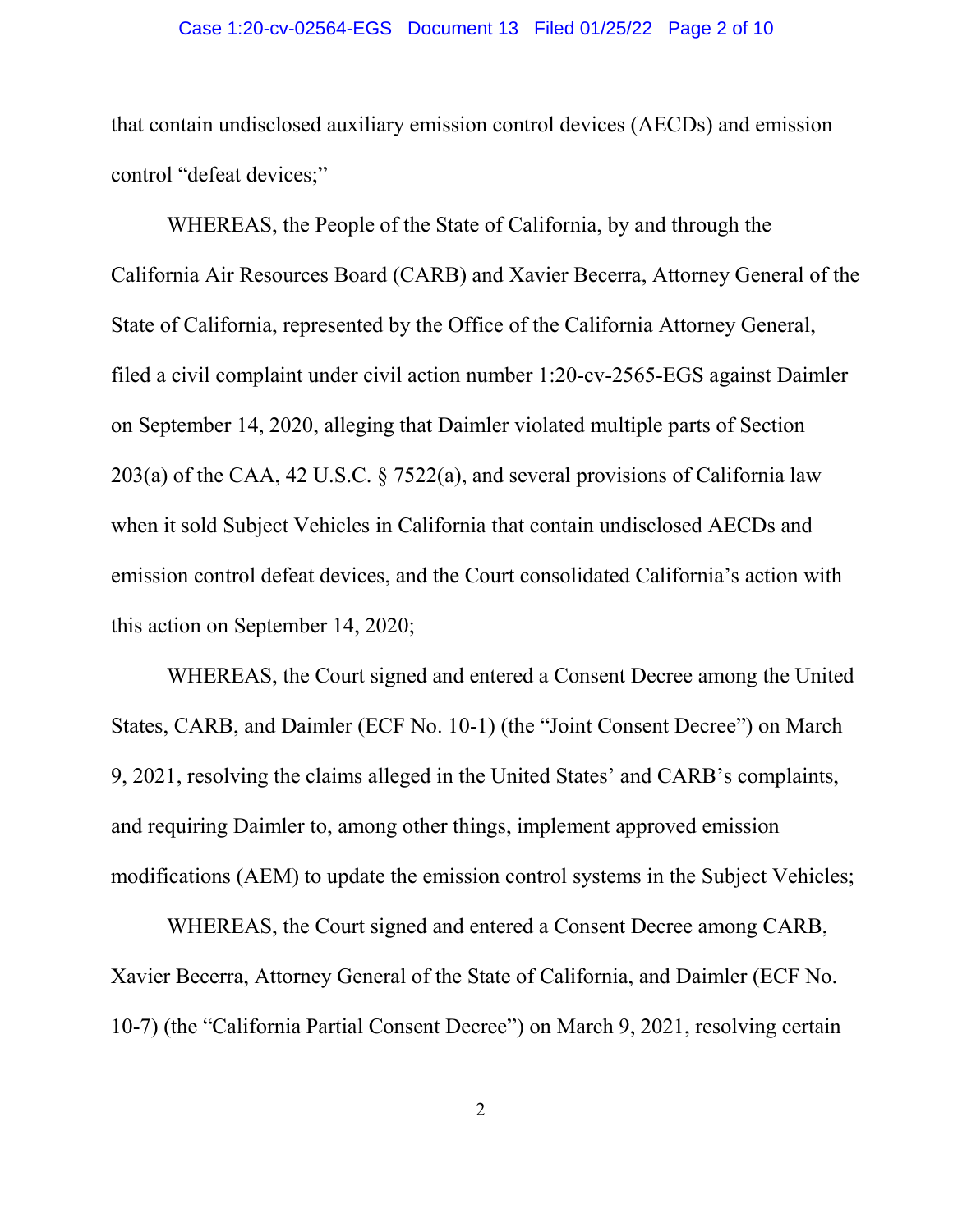#### Case 1:20-cv-02564-EGS Document 13 Filed 01/25/22 Page 3 of 10

claims alleged in the complaint filed by CARB and Xavier Becerra, Attorney General of the State of California;

WHEREAS, the Joint Consent Decree groups the Subject Vehicles into 12 Emission Modification Categories (EMCs) for the purposes of implementing the AEM;

WHEREAS, Appendix B to the Joint Consent Decree includes the Protocol for Assessment of Daimler's Proposed Emission Modifications for each of the EMCs;

WHEREAS, specifically, Joint Consent Decree, Appendix B, Paragraphs 2.f.i.B, 4.a.i.E, 4.a.ix and 4.a.xii each include a cross-reference to Paragraphs 12 and 13 of the California Partial Consent Decree;

WHEREAS, the Parties agree that a scrivener's error occurred and that all cross-references to Paragraphs 12 and 13 of the California Partial Consent Decree included in Joint Consent Decree, Appendix B, Paragraphs 2.f.i.B, 4.a.i.E, 4.a.ix, and 4.a.xii should be replaced with a cross-reference to Paragraphs 16 and 17 of the California Partial Consent Decree;

WHEREAS, the Parties agree that a scrivener's error occurred and that the term "California First Partial Consent Decree" included in Joint Consent Decree, Appendix B, Paragraph 2.f.i.B should be replaced with the defined term "California Partial Consent Decree;"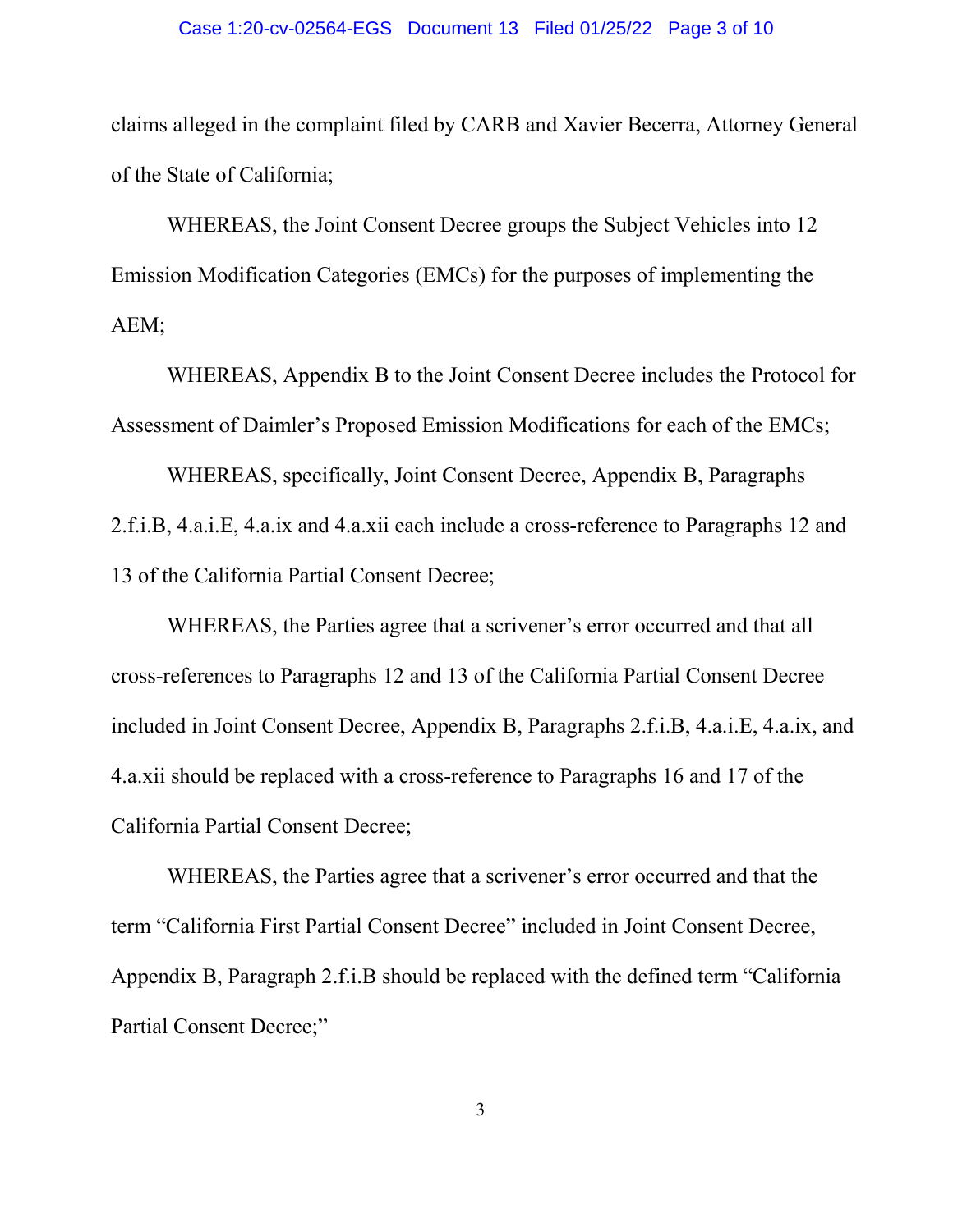#### Case 1:20-cv-02564-EGS Document 13 Filed 01/25/22 Page 4 of 10

WHEREAS, the Parties agree that a scrivener's error occurred and that the term "California Consent Decree" included in Joint Consent Decree, Appendix B, Paragraphs 4.a.i.E, 4.a.ix, and 4.a.xii should be replaced with the defined term "California Partial Consent Decree";

WHEREAS, under Paragraphs 102 and 103 of the Joint Consent Decree, the Parties may make non-material modifications to the Decree through a written agreement signed by all the Parties and filed with the Court;

WHEREAS, under Paragraph 102 of the Joint Consent Decree, non-material modifications do not require action by the Court;

WHEREAS, the Parties recognize and agree that this Joint Stipulation Modifying Consent Decree only corrects scrivener's errors and is thus a non-material modification under Paragraph 103 of the Joint Consent Decree, and is fair, reasonable, and in the public interest:

NOW, THEREFORE, the Parties stipulate as follows:

1. Attachment A to this Joint Stipulation Modifying Consent Decree shall be substituted for Appendix B, Paragraph 2.f.i.B of the Joint Consent Decree.

2. Attachment C to this Joint Stipulation Modifying Consent Decree shall be substituted for Appendix B, Paragraph 4.a.i.E of the Joint Consent Decree.

3. Attachment E to this Joint Stipulation Modifying Consent Decree shall be substituted for Appendix B, Paragraph 4.a.ix of the Joint Consent Decree.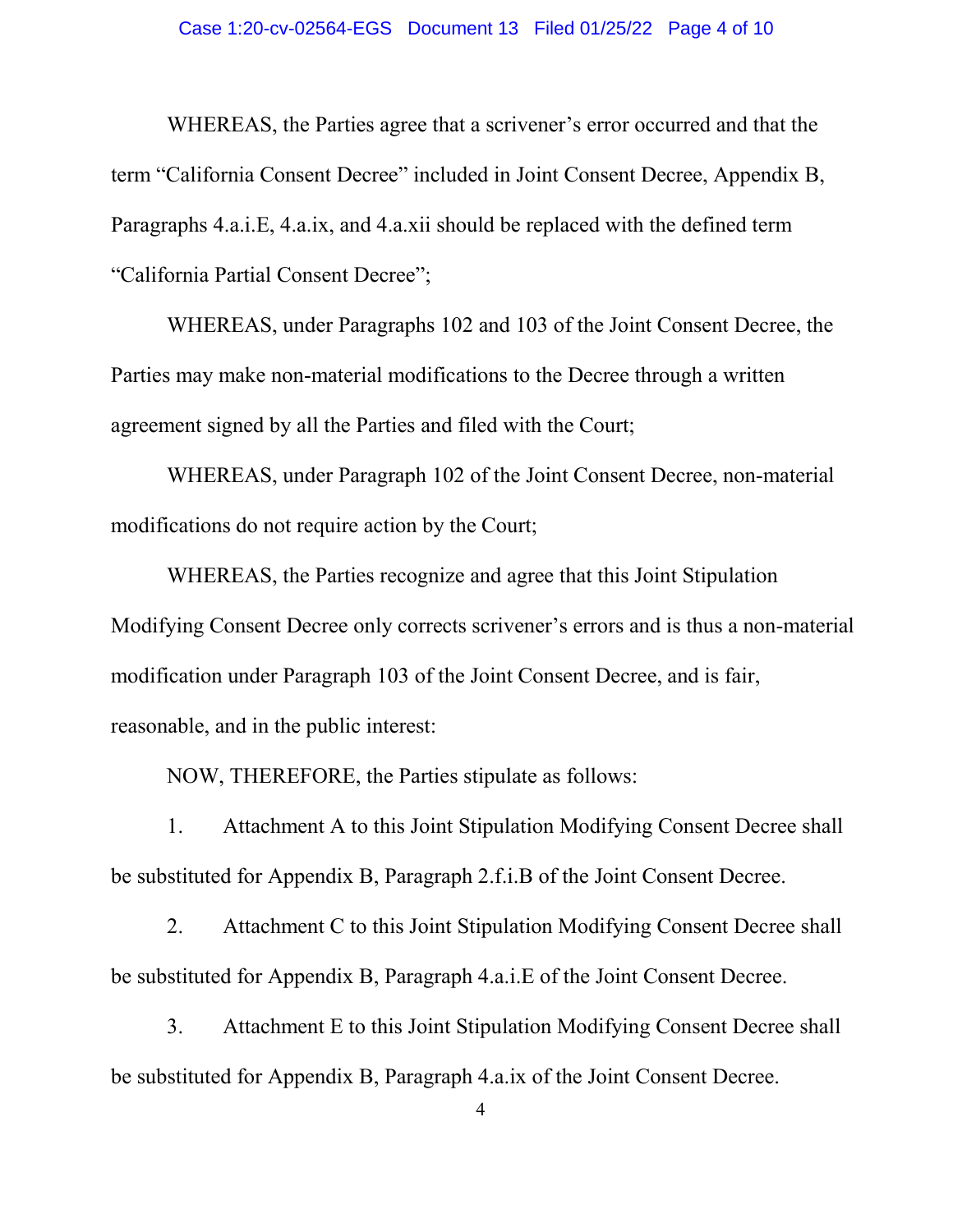#### Case 1:20-cv-02564-EGS Document 13 Filed 01/25/22 Page 5 of 10

4. Attachment G to this Joint Stipulation Modifying Consent Decree shall be substituted for Appendix B, Paragraph 4.a.xii of the Joint Consent Decree.

5. This Joint Stipulation Modifying Consent Decree shall be effective immediately after the Parties file it with the Court, as recorded on the CM/ECF docket sheet.

6. This Joint Stipulation Modifying Consent Decree may be signed in counterparts, and its validity shall not be challenged on that basis. For purposes of this Joint Stipulation Modifying Consent Decree, a signature page that is transmitted electronically shall have the same effect as an original.

7. Each person signing this Joint Stipulation Modifying Consent Decree certifies that he or she is fully authorized to enter into the terms of this Joint Stipulation and to execute and legally bind the party he or she represents to this document.

8. This Joint Stipulation Modifying Consent Decree includes the following attachments:

> Attachment A – Substitution for Appendix B, Paragraph 2.f.i.B of the Joint Consent Decree.

> Attachment B – Redline showing modifications made to Appendix B, Paragraph 2.f.i.B of the Joint Consent Decree.

> Attachment C – Substitution for Appendix B, Paragraph 4.a.i.E of the Joint Consent Decree.

> > 5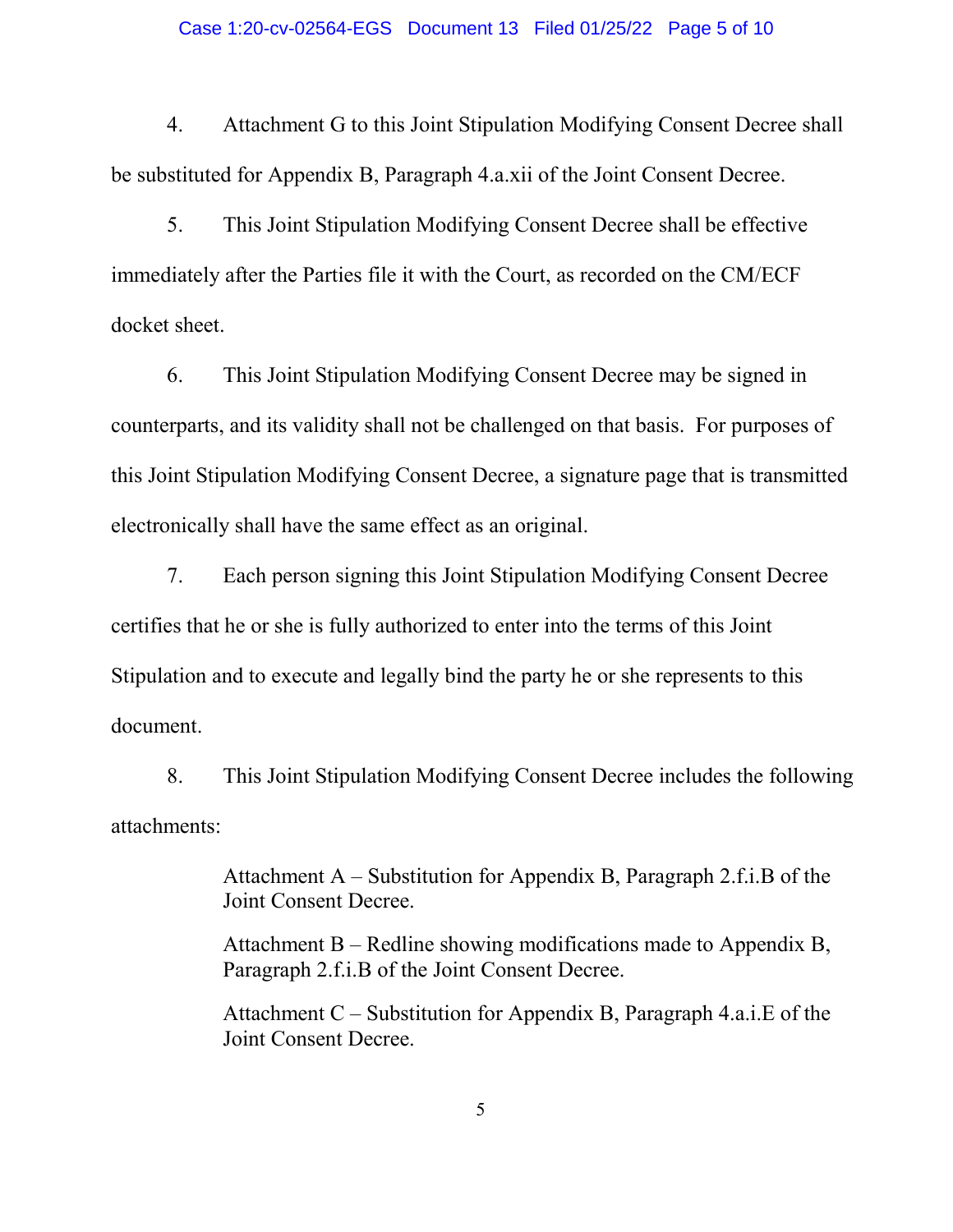Attachment  $D -$  Redline showing modifications made to Appendix B, Paragraph 4.a.i.E. of the Joint Consent Decree.

Attachment E – Substitution for Appendix B, Paragraph 4.a.ix of the Joint Consent Decree.

Attachment  $F - Redline$  showing modifications made to Appendix B, Paragraph 4.a.ix of the Joint Consent Decree.

Attachment G – Substitution for Appendix B, Paragraph 4.a.xii of the Joint Consent Decree.

Attachment H – Redline showing modifications made to Appendix B, Paragraph 4.a.xii of the Joint Consent Decree.

THE UNDERSIGNED PARTIES hereby agree to this Joint Stipulation

Modifying Consent Decree.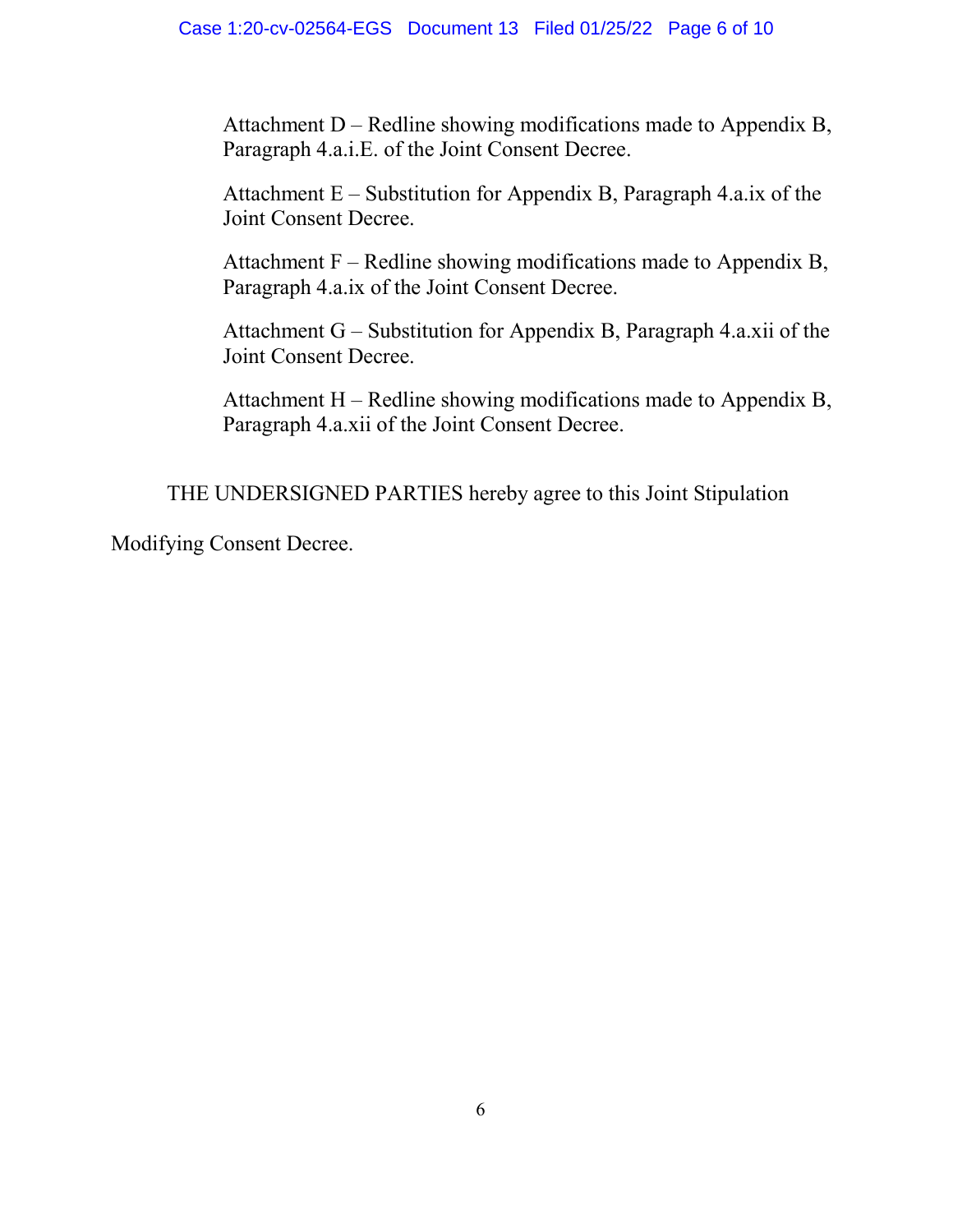### Case 1:20-cv-02564-EGS Document 13 Filed 01/25/22 Page 7 of 10

For People of the State of California ex rel. the California Air Resources Board:

ROB BONTA Attorney General of California ROBERT BYRNE Senior Assistant Attorney General GARY E. TAVETIAN Supervising Deputy Attorney General

 $\overline{V}$ 

JOSHUA M. CAPLAN JOHN SASAKI Deputy Attorneys General Office of the California Attorney General 600 West Broadway, Suite 1800 San Diego, CA 92101 619-738-9303 619-645-2271 (fax) josh.caplan@doj.ca.gov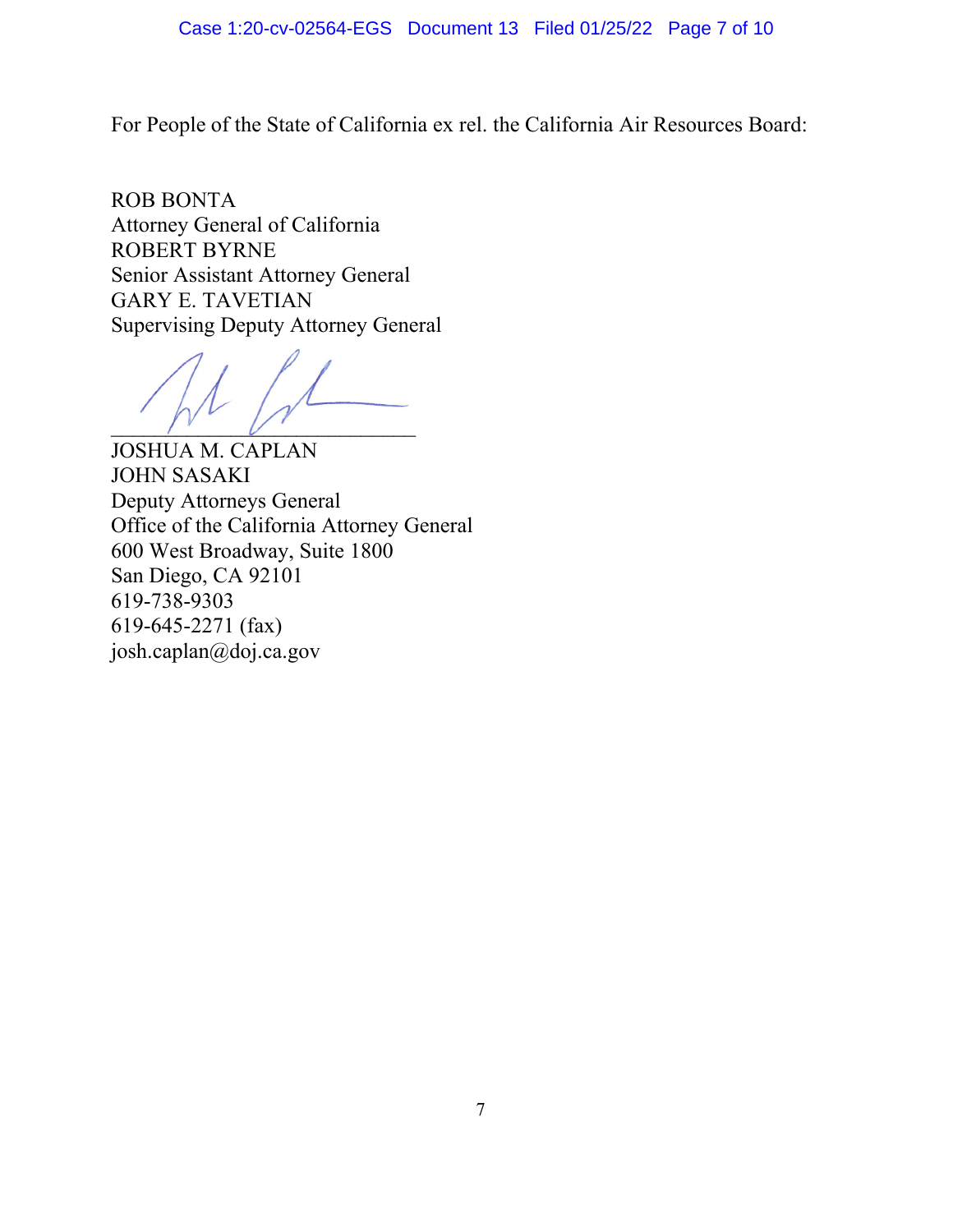### Case 1:20-cv-02564-EGS Document 13 Filed 01/25/22 Page 8 of 10

For the UNITED STATES OF AMERICA:

TODD KIM Assistant Attorney General Environment and Natural Resources Division U.S. Department of Justice

 $2t$ tan J. Bachman

STEFAN J. BACHMAN Trial Attorney Environmental Enforcement Section Environment and Natural Resources Division U.S. Department of Justice PO Box 7611 Ben Franklin Station Washington, DC 20044-7611 (202) 616-6536  $(202)$  514-0097 (fax) stefan.bachman@usdoj.gov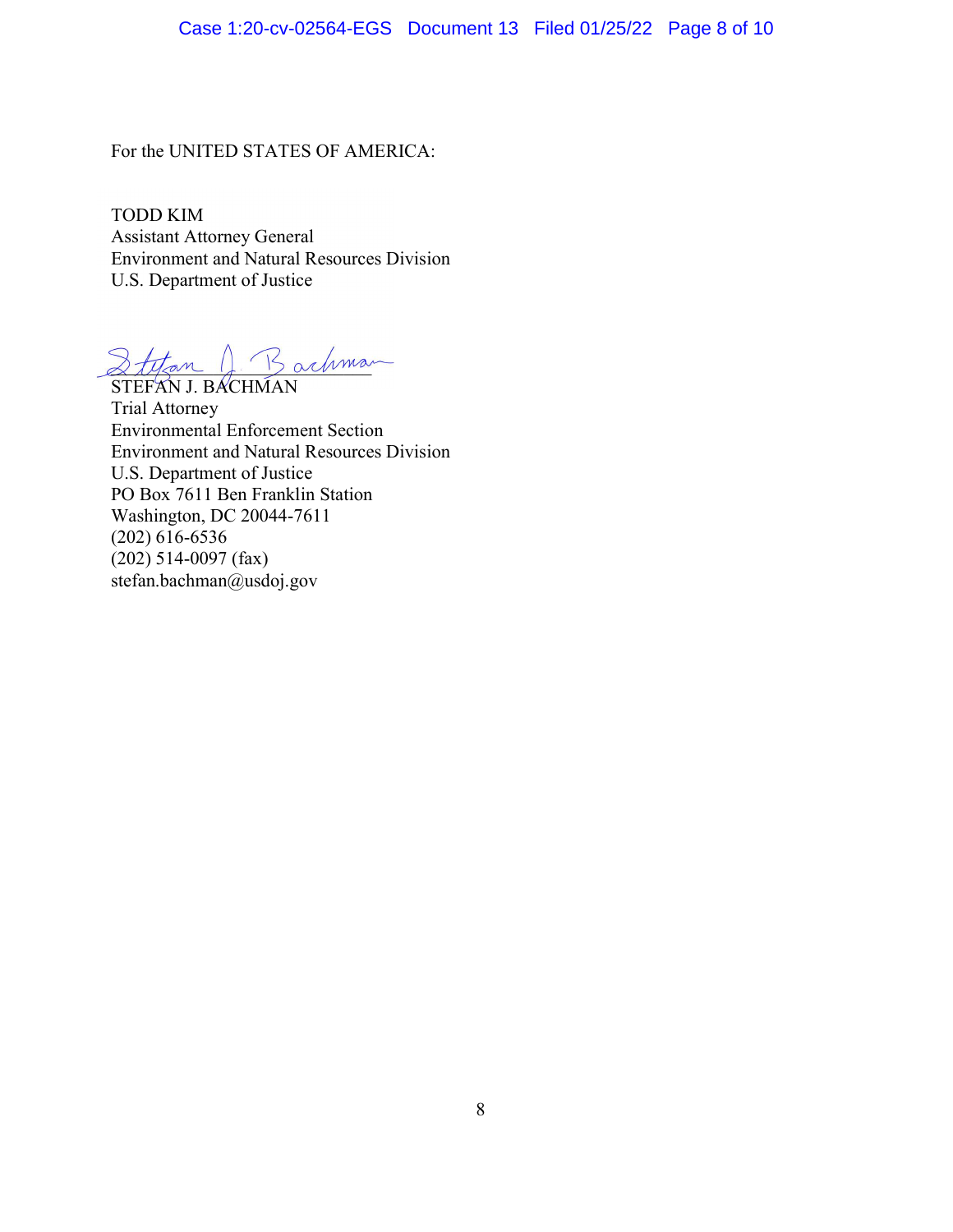For DAIMLER AG and MERCEDES-BENZ USA, LLC:

 $DQ$ DRI JÜRGEN GLEICHAUF

Vice President Legal Product DAIMLER AG Mercedesstraße 120 Building 120, Floor 8  $(HPC 096 - F 387)$ 70327 Stuttgart

 $\overline{P}$ 

**DR. TORSTEN EDER** Vice President Mercedes-Benz Powertrain **DAIMLER AG** Mercedesstraße 137 Building 128, Floor 9  $(HPC 019 - C 750)$ 70327 Stuttgart

MATTHEW EVERITT Vice President and General Counsel MERCEDES-BENZ USA, LLC One Mercedes-Benz Drive, Sandy Springs, GA 30328-4312

**DIANNA DU PREEZ** Vice President Customer Services MERCEDES-BENZ USA, LLC One Mercedes-Benz Drive, Sandy Springs, GA 30328-4312